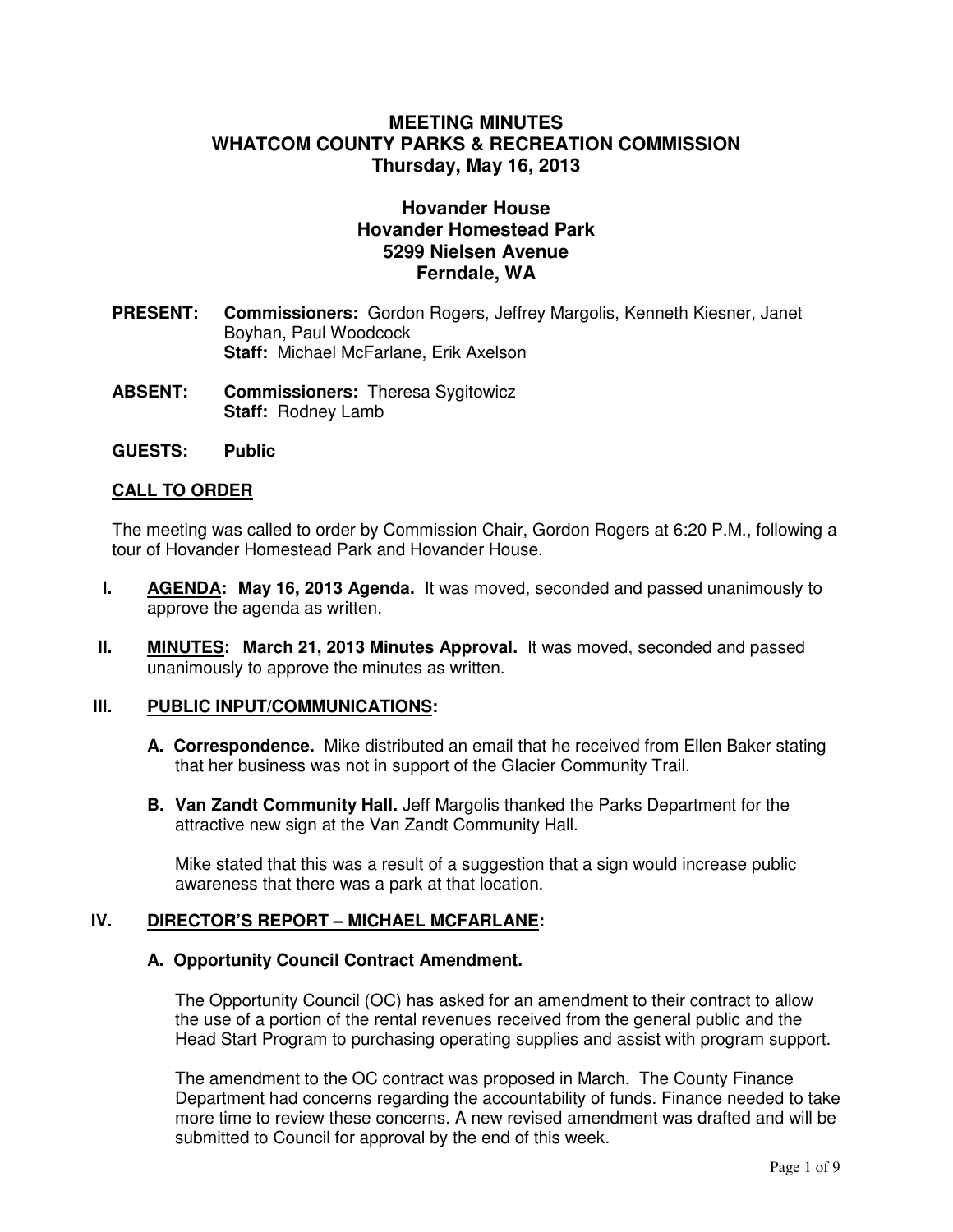# **B. Teddy Bear Cove Railroad Crossing Access.**

Mike received a letter from the Washington State Utilities and Transportation Commission regarding safety concerns that they have with the public crossing over the Burlington Northern Santa Fe (BNSF) Railway tracks, leading down to Teddy Bear Cove.

 It is thought that the Utilities and Transportation Commission has been prompted to examine and review various public railroad crossings as a result of recent accidents and incidents over railroad track in Boulevard Park in Bellingham. They have suggested that it is in the best interest of public safety that the Parks Department provide a grade separation at this location.

 Mike explained that the County is not aware of any past or current safety concerns regarding the public use of this crossing. The crossing site is currently used by the surrounding community and has been used by businesses in the past without incident. There is good site distance to be able to identify an oncoming train as it is on the inside of the arc on both sides of the track.

 At this time there are no formal agreements with BNSF Railroad nor any permits or easements in place for a public crossing at this site.

 Mike responded to the Utilities and Transportation Commission that the Parks Department has noted their concerns, is aware of the situation and would explore the feasibility of a pedestrian grade separation at this site and advise them accordingly. He also stated that he would share their concerns with the Whatcom County Parks and Recreations Commission.

 Mike shared with the Parks Commission that when the property was acquired there was a discussion regarding the safety of that crossing and it was determined at that time that there were not, nor had there ever been any safety concerns regarding pedestrians safely crossing at this location.

 The Parks Commission discussed alternative accesses to the site, what other parks were doing to address railroad crossing safety concerns and the fact that there is a lack of need and available funds to construct a pedestrian grade separation or other crossing alternatives at this time, at this site.

# **V. OPERATIONS REPORT – ERIK AXELSON**

### **A. Geese Abatement at Silver Lake Park.**

Erik provided the Park Commission with approximately  $15 - 20$  public communications that were received regarding the abatement of the Canada Geese population at Silver Lake Park.

 The majority of the communications requested that the Parks Department consider alternatives to removing the flock and in fact, other alternatives are being researched.

 Erik also provided his response letter to the public and a memo to the County Executive and County Council that outlined the objective considerations that are being reviewed and information to better educate the public on just how big the problems is and why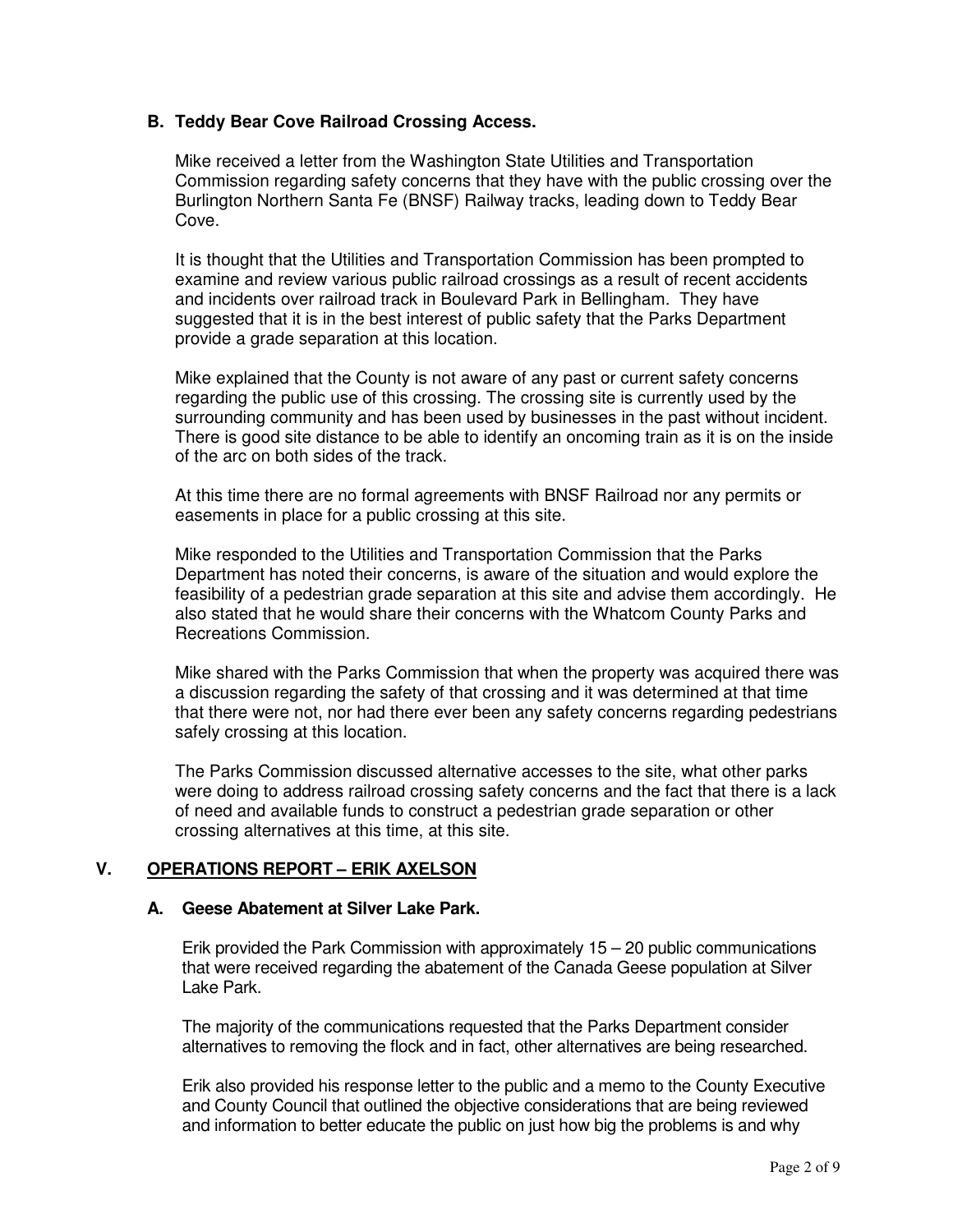there is a need to address the issue. Erik discussed the content of the letter and memo with the Parks Commission.

In addition, the Parks Department has requested a survey / census on the current size of the Silver Lake Park flock from the USDA Wildlife Services. It is anticipated that the number of geese in the Silver Lake resident flock has increased from approximately 60 last year to 80+ this year.

The County Health Department has been contacted regarding the effects of the flock feces on the water quality at Silver Lake Park. Potential testing protocols are being researched by DOH, and will be shared with the Commission when received.

There will also be a public meeting at Silver Lake Park next week to discuss local community concerns, and a meeting has been scheduled between the County Executive and a local animal activist to discuss geese management issues.

The Parks Commission will be updated on these developments and new information as happens.

# **B. Silver Lake Park – Opening day of fishing season – April 27th .**

Even though it was a gray day, the lake was busy with fishermen. Resident Lead Park Ranger, Erika Miranda carried off her first opening day with efficiency and professionalism. She received able assistance of the new seasonal staff, Park Ranger, Jerry Warren, and Lighthouse Marine Park Lead Ranger, Ben VanBuskirk.

#### **C. Special Event Season.**

The parks are currently experiencing the seasonal increased use for commercial and non-commercial special events.

 Hovander Parks is currently hosting the Civil War Education Days and Master Gardener plant sale is this coming weekend. Later this month the park will provide the Ski to Sea transition site for the canoe-to-mountain bike segment of the race.

 This is just a sample of the many events that are planned for the special event season. Additional listings can be viewed on the County Parks' web page calendar.

### **D. Food & Beverage Request for Proposal (RFP).**

There were three responses to the Food and Beverage RFP. The majority of the interest is for Hovander and Samish Parks.

 Out of the three applicants there is one strong candidate. The recommendations will be shared with the Commission as decided.

#### **E. Dog leash compliance signs at Hertz Trail.**

Addition of larger signs emphasizing leash law and cleanup compliance has had a large impact on those who use the Hertz Trail. We've received several communications from dog owners not aware at all that the Hertz Trail required leashes, which tends to validate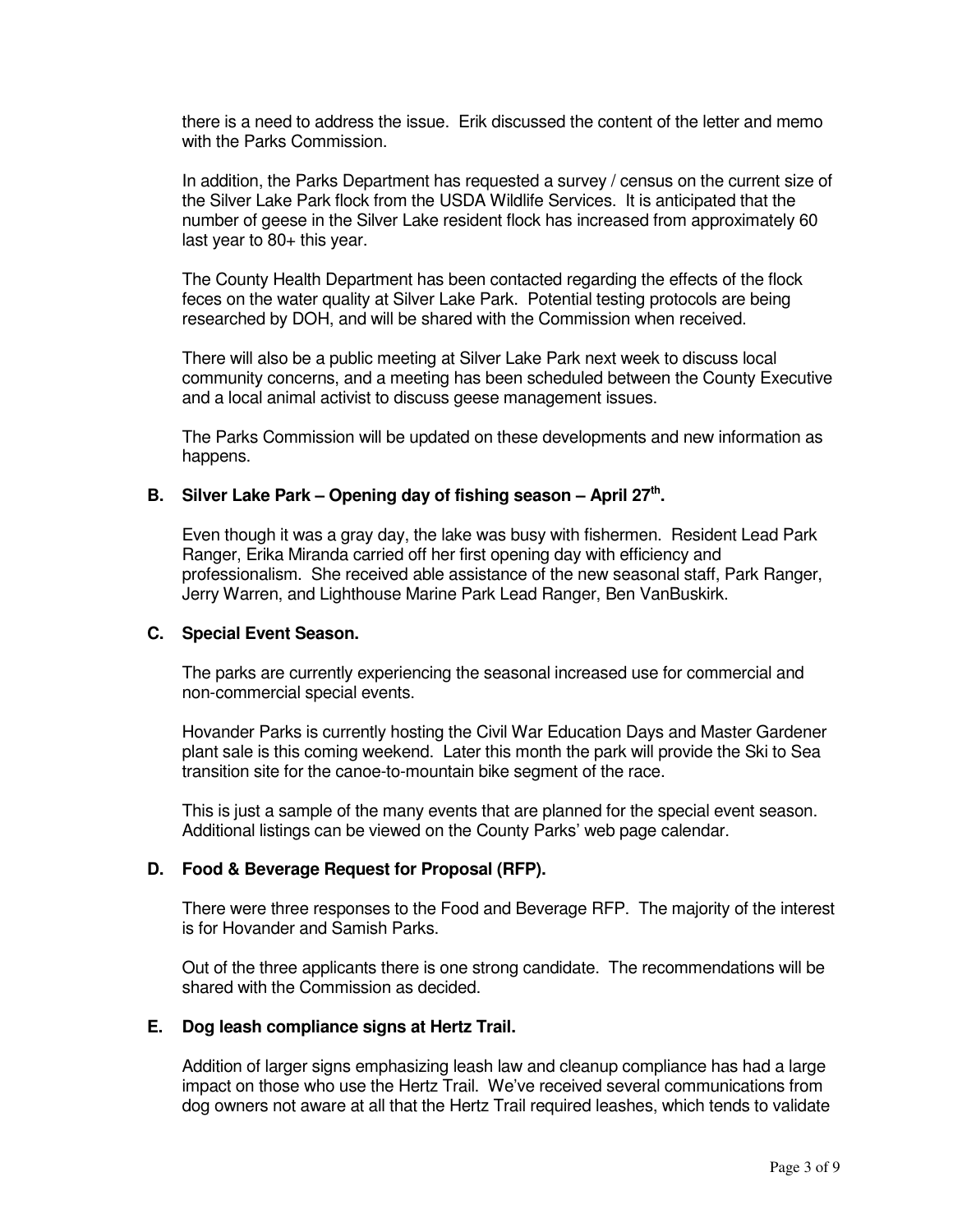the need for the larger signs. Other trail users, including some dog owners, have thanked us for clearing up the dog policy requirements.

Parks' staff continues to enforce the dog leash and clean up requirements at Hertz Trail.

# **F. Seasonal Staff.**

All seasonal staff have been hired and are in or have completed their training.

# **G. Fragrance Garden Volunteer Day.**

The Ferndale Lions Club hosted a volunteer day at the Fragrance Garden on Saturday, April  $20<sup>th</sup>$ . Erik shared photographs of the results of the volunteers' efforts.

 There is a new entry sign that provides a beautiful display for the large wisteria growing there; the sign improvements were done by Stephen Kollmar. In addition we showed photos of the entry arch and metal arbor that was the work of staffer Rick Jacoby.

 Seasonal gardener, Janice Mason, volunteers and Lead Ranger, Dennis Conner hope to continue to work with the Ferndale Lions Club and possibly other area Lions Clubs in our shared interest in providing a sensory experience for the visually impaired and blind community.

# **H. Plantation Rifle Range.**

A budget supplemental will be submitted to County Council to request increased funds to accommodate the public demand for additional classes at the Plantation Rifle Range and to increase the operating hours of the Pistol Range.

# **VI. DESIGN & DEVELOPMENT REPORT – MICHAEL MCFARLANE (RODNEY LAMB EXCUSED):**

# **A. Lighthouse Boat Ramp Renovation.**

The project was advertised for bid on May  $1<sup>st</sup>$  and will close on May 21 $<sup>st</sup>$ . There was an</sup> initial concern regarding the lack of interest but there have since been several bid packets distributed to potential bidders.

### **B. Hovander River Trail.**

The Parks Department has contracted with Reichhardt & Ebe Engineering to prepare the project bid documents for the Hovander River Trail. The project will advertise on June  $5^{\text{fh}}$  and close on June 18 $^{\text{th}}$ .

 The lowest bid will be submitted to Council for approval by the end of June. Construction is expected to take approximately six weeks to complete.

# **C. Samish Dock.**

HDB Marine is in the process of completing the manufactured docks and will deliver them to Parks HQ next week.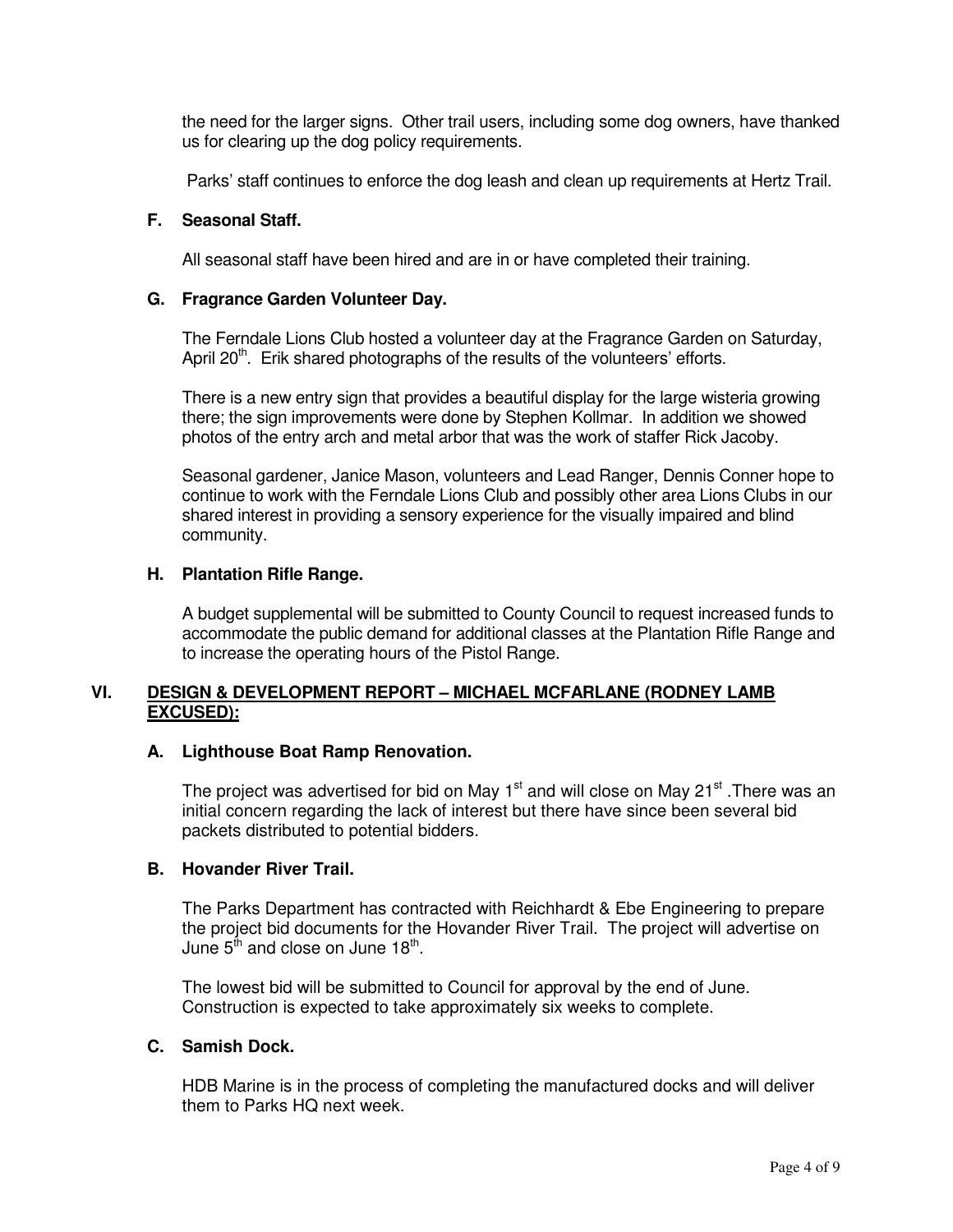Construction will be delayed until after Labor Day so not to disrupt both the specific fish window and increased seasonal use of the park.

### **D. Lily Point Marine Park.**

The final grant reimbursement request has been submitted to the RCO for \$470,000.00. The project came in under budget in the amount of \$30,000.

# **E. Lookout Mountain Trail Head.**

The contract for this project has been submitted to Faber Construction for their approval and signatures. Construction is anticipated to begin June 3<sup>rd</sup>.

 There is a budget supplemental before County Council next week for approval to support the restroom concerns at this site.

 There will be some apron road work completed on Lake Louise Road to meet County standards.

### **F. Silver Lake Playground.**

The maintenance staff at Silver Lake Park has installed the construction fencing around the project area. Final details are being drafted on the construction drawings and earthwork will begin next week.

 County Council has approved the purchase of the play equipment from Landscape Structures and the order has been placed.

### **VII. UNFINISHED BUSINESS:**

### **A. Open Public Meeting Act.**

Mike provided the Commission with a report produced by the Municipal Research and Services Center titled, "The Open Public Meetings Act, How it Applies to Washington Cities, Counties and Special Purpose Districts". The report provides an interpretation of the law and is recognized by the County's legal staff.

 The Municipal Research and Services Center has a web site that can be accessed for additional resources and information for those serving on public boards and commissions.

 In line with the requirements of the Open Public Meetings Act, Whatcom County Parks provides the advertisement for the meetings, the public posting of the minutes, and follows the recommended filing and records retention practices.

 As discussed in the last meeting, changes to the Agenda that are received at least 48 hours in advance is extremely helpful in terms of advertising.

 The Whatcom County Parks and Recreation Commission meets strictly in an advisory capacity to the Executive but in accordance with Whatcom County Code is subject the Open Public Meetings Act.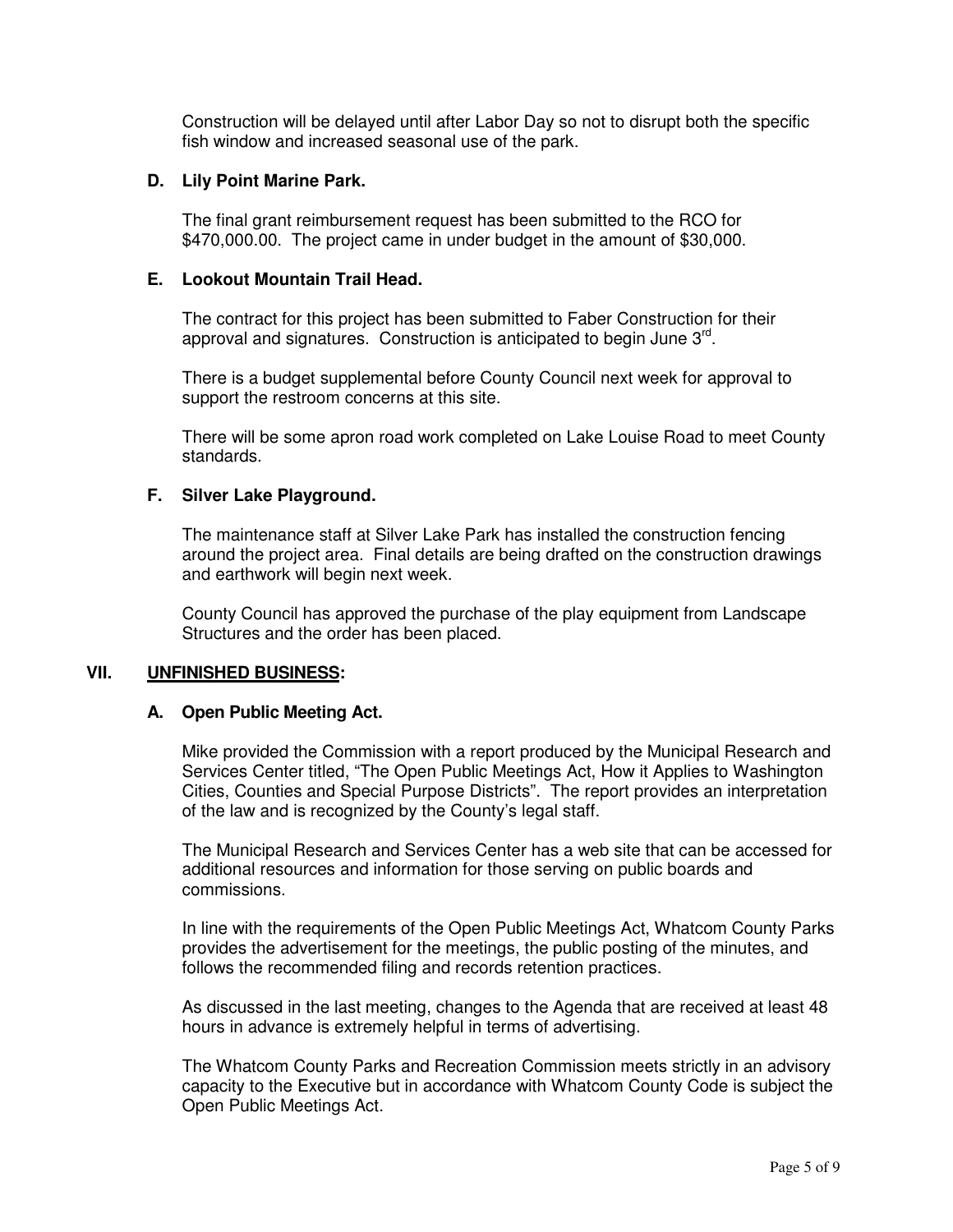Mike stated that if the commission has specific questions regarding the Open Public Meeting Act he can request input from the County Legal Department staff member that specialize in The Open Public Meetings Act.

# **B. Discussion on the recreational use and management of the summer activities at the South Fork of the Fork Nooksack River.**

Jeff Margolis stated that since the last meeting he has done a quick survey of river use though out the United States. He provided federal, state and private organizational web sites to Mike McFarlane and Gordon Rogers that advertise river use such as canoeing and tubing.

 Gordon stated for the record that he was unable to open any of the sites that Jeff sent and that URL addresses provided brought him to Jeff's hard drive.

 Jeff stated that his research showed where recreational use of rivers transpires all communities experience similar issues. These issues range from disgruntled neighbors to alcohol behavioral and legal issues. Communities deal with the problems in a variety of manners by both the public and private sector but that the running issue and concern seems to be the management of these problems. This seems to be in line with the concerns of the recreational use of the South Fork of the Nooksack River.

 Jeff wondered if the question before the Commission is if the management of the recreational use of the South Fork of the Nooksack River is the business of the Whatcom County Parks Department. Jeff stated that he would put forth that yes it is and that the management of the recreational activities should be engaged by the Parks Department as it is a situation that needs management.

 Gordon suggested that a motion be made to send a message to the County Executive in the form of a recommendation from the Commission.

**Motion: It was moved by Jeffrey Margolis and seconded by Kenneth Kiesner that the Whatcom County Parks and Recreation Commission send a recommendation to the County Executive for his consideration, to recognize that because there is extensive use of the South Fork of the Nooksack River during warm weather that it shall be the responsibility of Whatcom County Parks to study and address this situation.** 

Gordon called for discussion.

 Kenn stated that he discussed the problem with some of the local residents. The recurring theme is that the problems of unsafe river conditions and recreational practices, the lack of restroom facilities, river pollution and the alcohol and resulting illegal activities all present a situation that needs to be addressed in some manner.

Mike McFarlane noted that the Parks Department does not have jurisdiction over that portion of the river and cannot act in an enforcement capacity to control the activities. Any change in this would require property acquisition, possible easements and County Council and Executive involvement.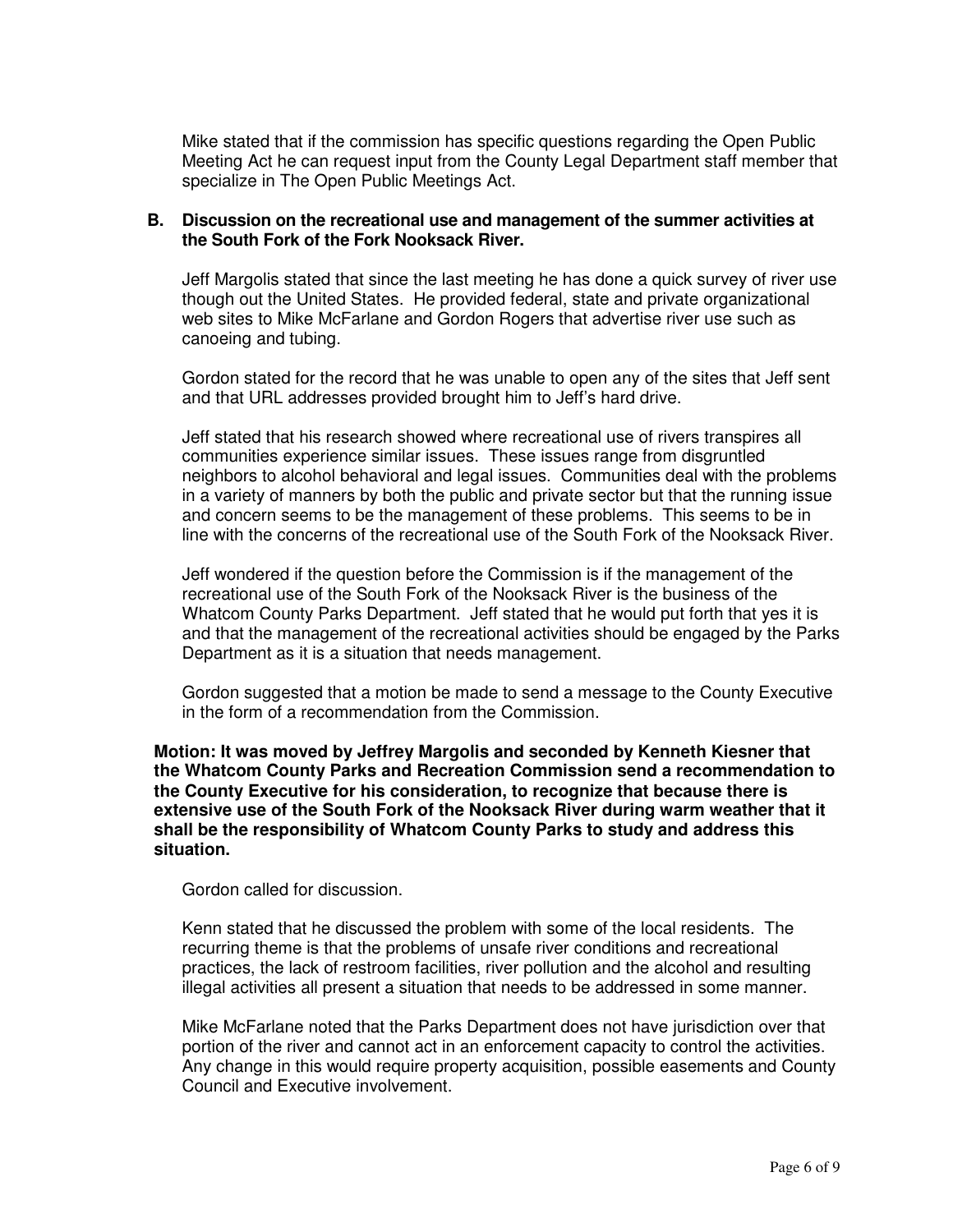He stated that this area is privately owned and that the Sheriff's Department has the jurisdiction to address and enforce illegal activities and that County Public Works is responsible for addressing road issues.

He discussed that the challenge is that the activity is taking place on the river banks which falls under the Department of Natural Resources (DNR) and the river itself which falls under the Department of Fish and Wildlife (WDFW). Each of these agencies has wardens and enforcement staff to address concerns in their respective jurisdictions.

Mike suggested that if the community would like to see a greater presence in the area to deal with these issues, that an ordinance could be passed to prohibit drinking on the river. This would require involvement of the land owners and has Council budgetary implications but may help to address the litter and behavioral problems that come with alcohol use.

Gordon stated that this motion assumes that it is Parks Department responsibility and would like to see more clarity in the language in that it is not the Parks responsibility but is an issue that needs to be addressed.

Gordon recommended that because the Parks Department does not have any authority over the question it would not be advisable to recommend that the Parks Department assume this responsibility and to amend the motion to read:

### **Amended Motion: That the Whatcom County Parks and Recreation Commission send a recommendation to the County Executive for his consideration, to recognize that because there is extensive use of the South Fork of the Nooksack River during warm weather that this situation needs to be studied and addressed.**

After a great deal of discussion Jeff Margolis withdrew the motion, as it was the consensus of the Commission that the motion required more consideration. It was agreed that Jeff Margolis and Gordon Rogers would meet during the next month to draft a motion that would better represent the recommendations of the Whatcom County Parks and Recreation Commission regarding the recreational activities and issues at the south fork of the Nooksack River.

# **Action: Mike stated that he would attempt to locate the study that was previously done on this issue.**

The topic was tabled until the June 2013 Commission meeting.

# **C. Comprehensive Parks, Recreation and Open Space Plan (CPROSP) – Customer Service Survey.**

 Mike provided the Commission with a copy of the survey cards that will be distributed this week to park users, the on-line survey format and the recommendations for the consultant survey.

 Mike discussed the changes that were be made to the previous survey. The changes will better reflect current Park services and provide an idea of services that the public would like to see added. This will provide a good comparison between the previous and current surveys.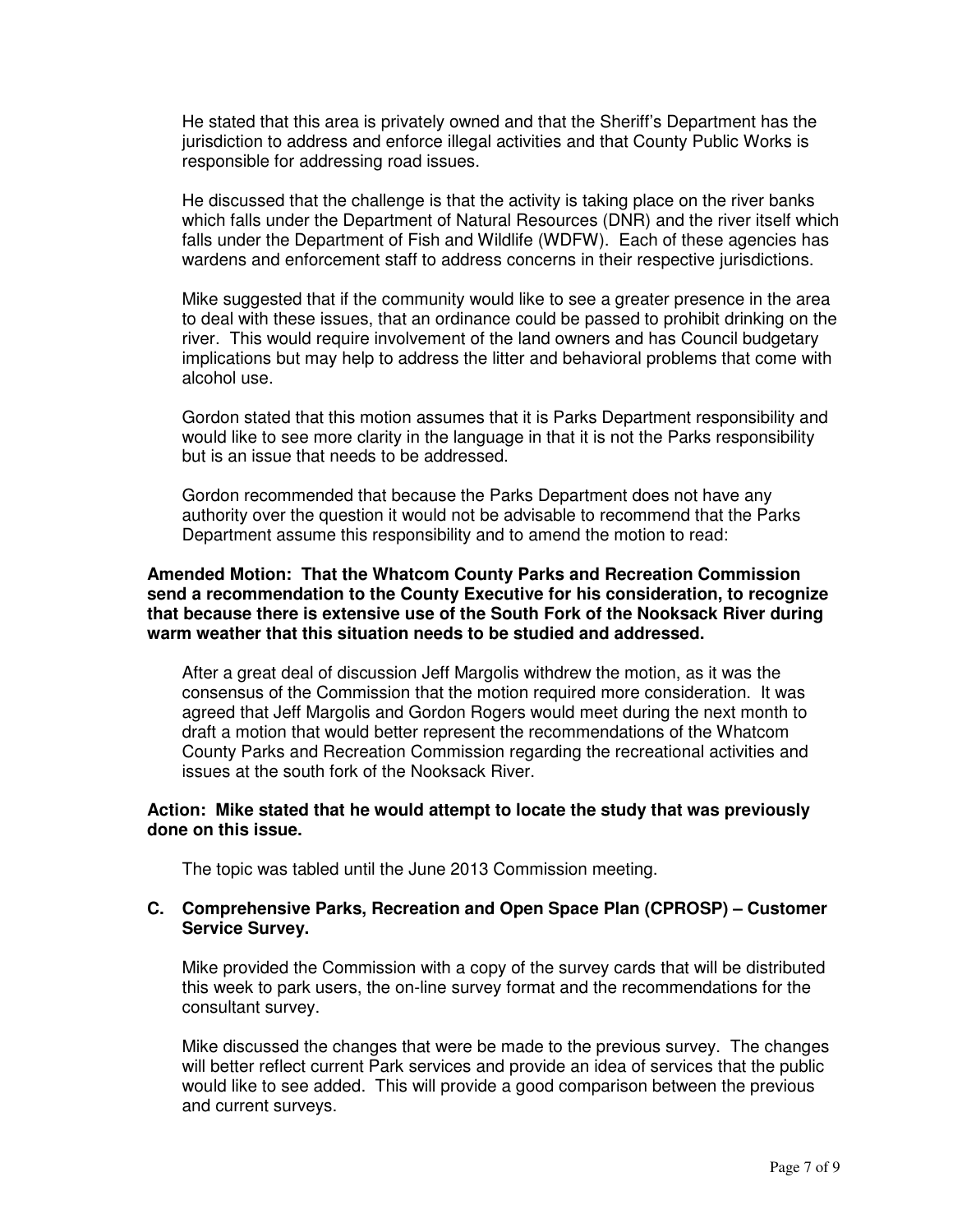The survey has also been updated to reflect population growth projections, the Foothills and South Fork Valley areas and Commission recommendations.

 It is anticipated that we will receive the draft survey from the consultants in approximately two weeks. The consultant will then begin a random telephone sampling of 200 contacts and compiling the results.

 The survey will be placed on the web site for general public input. This information will be compiled by Parks staff.

 Kulshan Consulting will be facilitating the public meetings. The schedule is pending survey release. There will be 10 meetings, one of user groups and the rest will be geographically distributed though out Whatcom County communities.

 There was discussion for clarification on consultants, survey venues, questions and result computations.

 Mike stated that if there were any suggested additions or changes to the survey that they should be received by him no later than tomorrow, May 17th.

### **VIII. NEW BUSINESS:**

#### **A. Discussion of the Whatcom County Parks practice of biocide use.**

Jeff would like to discuss and visit the issue of Parks' use of biocide at the next Commission meeting.

 Mike asked for clarification purposes if the term biocides refers to the use of pesticides and herbicides and does not include various cleaning products that are used.

Jeff stated that he would like to include cleaning products.

### **MOTION: It was moved by Jeffrey Margolis, to place the discussion of biocide use to include cleaning products on the June 20, 2013 agenda. The motion failed for lack of a second.**

Gordon asked if Mike McFarlane had previously addressed this issue with Jeff via email, and was he willing to share this information with the Commission.

Mike stated that he would but that the answer is relatively simple and can be addressed quickly at this meeting.

He stated that other than facilities such as the Senior Centers where there may be increased risk to public health there are only two products that the Parks Department uses.

One is Weed-be-Gon that was used for the first time in 12 years on the Roeder Home lawn to eliminate a persistent broadleaf weed on the lawn.

The second is Roundup, a glyphosate used on paths, trails and parking lots. This is periodically applied by Public Works and other times by the Parks Department.